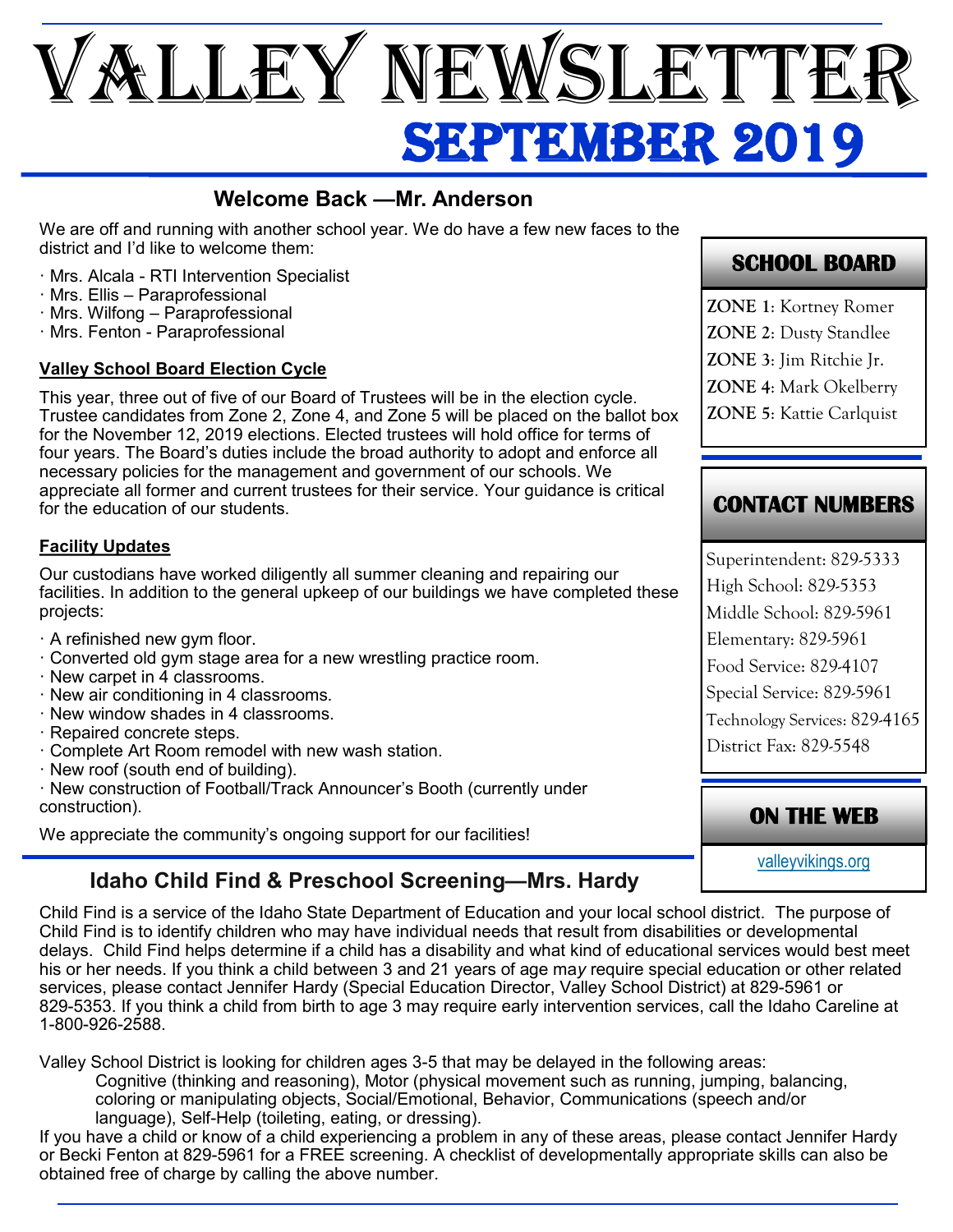## **Lumen Logins and Monday Tutoring Days—Mr.Hardy**

If parents want to be able to log in to Lumen and check student attendance, grades, etc, they need to stop by the school and ask for their login.

We will have Monday tutoring days from 9:00am to 12:00pm on September 9th and 16th. Parents must provide transportation to and from the school on those Mondays.

#### **Txt Wire — Mr. Hardy**

Valley School District uses Txt Wire to send out messages to parent and students for important information. New parents/families please sign up to receive notices. We will send out messages periodically, primarily emergency messages such as school closures or bus delays but also other important school announcements.

1. Open up text/messages, 2. TO: 91011 (phone may place a– in the number which is fine) , 3. In the message type: **Valley**, 4. Click send.

#### **College and Career Readiness—Mrs. Elorrieta**

Valley will offer a series of parent-student "College and Career Advising" FAQ nights to address issues related to preparing for life after high school. Topics will include Career Readiness Skills, Paying for College, Applying for Scholarships, Career and Technical Education options, completing FAFSA, Entering the Workforce, and more! Advising is available to all families to address ways to help students, particularly those in grades 8-12, begin to prepare now for the future. Meetings will be held the third Monday of every month (as long as there is interest) from 6:00-7:00 p.m. in Mrs. Elorrieta's room #126. Also on these nights from 7:00 – 8:00 pm, parents and students will be able to research college options or receive individualized help in completing college applications, scholarship essays, FAFSA, resumes, or job applications. Different topics will be addressed each month so come once or every month. The first meeting will be held on Monday, September 16, 2019. If you have questions, please contact Mrs. Toni Elorrieta or Ms. Risa Moffitt at the school 208-829-5353 or email elorrieta@valley262.org or moffitt@valley262.org.

## **Birthday Calendar— Mrs. Elorrieta**

Please support the Valley Community Birthday Calendar fundraiser. Proceeds benefit three great

organizations: Booster Club, FCCLA, and SOS. Add your listings (birthdays, anniversaries, and memorials) for 25¢ each, plus purchase a calendar featuring a picture of the graduating class of 2020. Calendars are \$8.00 each. To add your family names and purchase the community calendar, please contact Lana Black at 825-5663 / 420-5390 or Toni Elorrieta at (208) 731-6570. A sample of the listing is included. Thank you for your support.



## **Lion's Club Vision Screening—Mrs. Richardson**

Valley School, in conjunction with the state and local Lion's Clubs, will provide free vision screening for students in Kindergarten through 5th grade. Screenings will be completed on Friday, September 6th and Tuesday, September 10th. If you have a child who is in another grade whom you would like to have screened, please contact the school nurse, Gail Richardson (208) 829-5961 prior to the screening dates. Please look for an information letter, along with an option-to-withhold-screening form, which will be sent home with your child the week before the screening.

## **World Strides Trip—Mrs. Juker**

There will be a short informative meeting on September 10th at 6 pm in the lunch room/commons area for any middle school parents who are interested in attending or sending their child on the World Strides trip to Washington DC/NYC during Spring Break 2020. This is open to Valley students 6th grade and older. Hope to see you there if you have not yet signed up!

## **Cross Country—Mr. Hunter**

Valley Newsletter Our home meet will occur September  $5<sup>th</sup>$  with middle school girls starting us off at 4:00pm. Middle school boys will run at 4:20pm, high school girls at 4:45pm and high school boys at 5:30pm. We're excited to start competing.